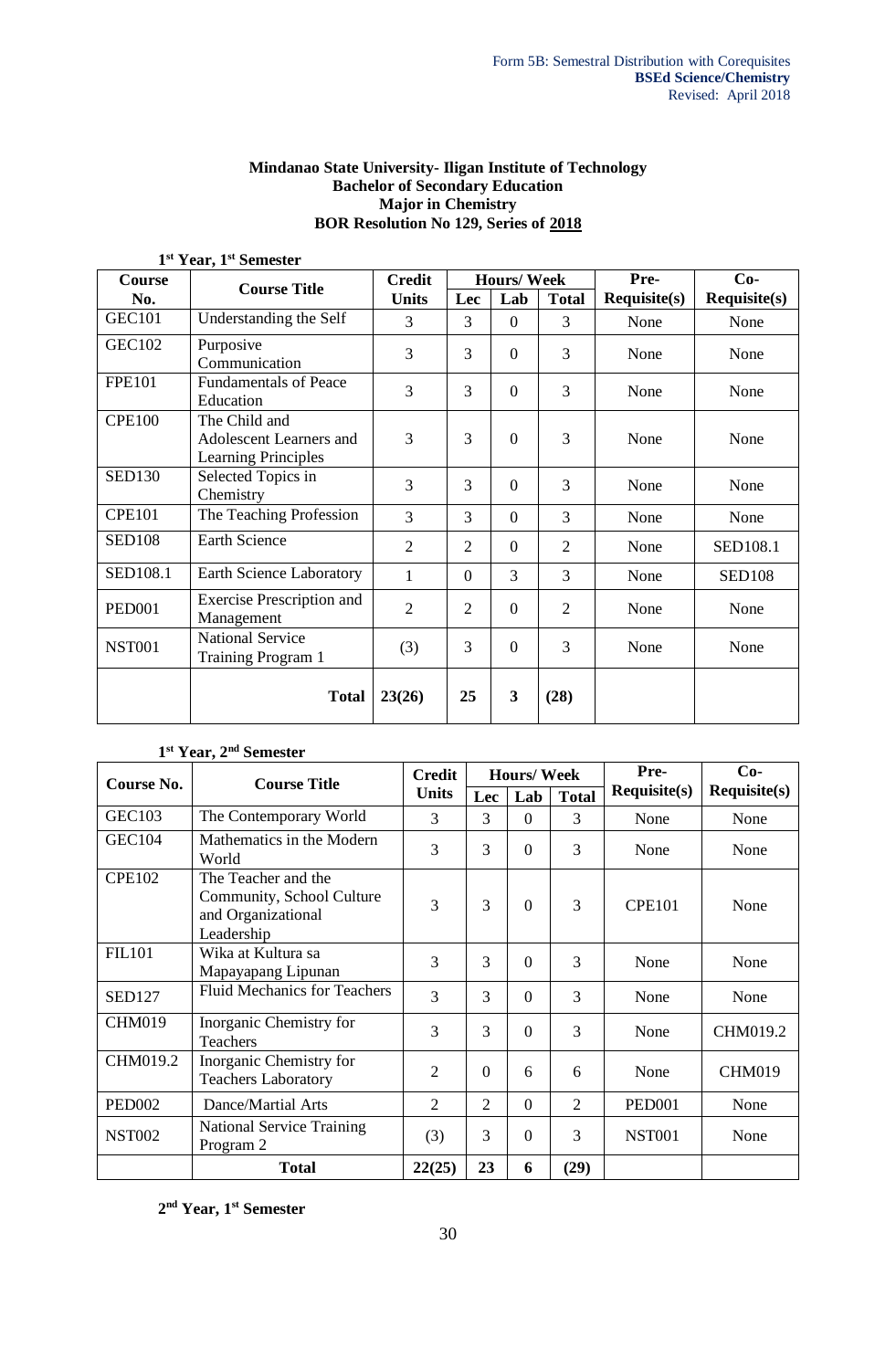| <b>Course</b> | <b>Course Title</b>                                         | <b>Credit</b>  |                | <b>Hours/Week</b> |                | Pre-                      | $Co-$         |
|---------------|-------------------------------------------------------------|----------------|----------------|-------------------|----------------|---------------------------|---------------|
| No.           |                                                             | <b>Units</b>   | Lec            | Lab               | <b>Total</b>   | <b>Requisite(s)</b>       | requires(s)   |
| <b>CPE103</b> | Foundation of Special and<br><b>Inclusive Education</b>     | 3              | 3              | $\Omega$          | 3              | <b>CPE100</b>             | None          |
| <b>CHM032</b> | Organic Chemistry for Teachers                              | 3              | 3              | $\Omega$          | 3              | <b>CHM019</b><br>CHM019.2 | CHM032.2      |
| CHM032.2      | <b>Organic Chemistry for Teachers</b><br>Laboratory         | $\overline{2}$ | $\Omega$       | 6                 | 6              | <b>CHM019</b><br>CHM019.2 | <b>CHM032</b> |
| <b>SED131</b> | <b>Current Trends in Chemistry</b><br>Education             | 3              | 3              | $\Omega$          | 3              | None                      | None          |
| PHY103        | Thermodynamics                                              | 3              | 3              | $\Omega$          | 3              | None                      | PHY 103.1     |
| PHY103.1      | <b>Thermodynamics Laboratory</b>                            | $\mathbf{1}$   | $\overline{0}$ | 3                 | 3              | None                      | PHY103        |
| <b>SED112</b> | Astronomy                                                   | 3              | 3              | $\Omega$          | 3              | <b>SED108</b><br>SED108.1 | None          |
| <b>SED111</b> | Meteorology                                                 | 3              | 3              | $\Omega$          | 3              | <b>SED108</b><br>SED108.1 | None          |
| <b>CPE104</b> | <b>Facilitating Learner-Centered</b><br>Teaching            | 3              | 3              | $\Omega$          | 3              | <b>CPE100</b>             | None          |
| <b>PED003</b> | Individual/Dual<br>Sports/Traditional/Recreational<br>Games | $\overline{2}$ | $\overline{2}$ | $\Omega$          | $\overline{2}$ | <b>PED001</b>             | None          |
|               | <b>Total</b>                                                | 26             | 23             | 9                 | 32             |                           |               |

### **2 nd Year, 2nd Semester**

| <b>Course</b>      | <b>Course Title</b>                            | <b>Credit</b> |          | <b>Hours/Week</b> |                | Pre-                             | $Co-$         |
|--------------------|------------------------------------------------|---------------|----------|-------------------|----------------|----------------------------------|---------------|
| No.                |                                                | <b>Units</b>  | Lec      | Lab               | <b>Total</b>   | <b>Requisite(s)</b>              | requires(s)   |
| <b>CPE105</b>      | Assessment in Learning 1                       | 3             | 3        | $\Omega$          | 3              | <b>CPE100</b>                    | None          |
| GEC <sub>105</sub> | Readings in Philippine History                 | 3             | 3        | $\Omega$          | 3              | None                             | None          |
| GEC <sub>106</sub> | Art Appreciation                               | 3             | 3        | $\theta$          | 3              | None                             | None          |
| <b>GEC107</b>      | Ethics                                         | 3             | 3        | $\theta$          | 3              | None                             | None          |
| <b>PHY104</b>      | <b>Electricity and Magnetism</b>               | 3             | 3        | $\Omega$          | 3              | None                             | PHY104.1      |
| PHY104.1           | <b>Electricity and Magnetism</b><br>Laboratory | 1             | $\theta$ | 3                 | 3              | None                             | <b>PHY104</b> |
| CHM047             | <b>Fundamentals of Biochemistry</b>            | 3             | 3        | $\overline{0}$    | 3              | <b>CHM032</b><br>CHM032.2        | None          |
| <b>SED113</b>      | <b>Environmental Science</b>                   | 3             | 3        | $\theta$          | 3              | <b>SED108</b><br><b>SED108.1</b> | None          |
| PED <sub>004</sub> | <b>Team Sports</b>                             | 2             | 2        | $\Omega$          | $\overline{2}$ | <b>PED001</b>                    | None          |
|                    | <b>Total</b>                                   | 24            | 23       | 3                 | 26             |                                  |               |

| 3 <sup>rd</sup> Year. | 1 <sup>st</sup> Semester |               |                   |                          |     |
|-----------------------|--------------------------|---------------|-------------------|--------------------------|-----|
| Course No.            | <b>Course Title</b>      | <b>Credit</b> | <b>Hours/Week</b> | $\mathbf{p}_{\text{re}}$ | -0ت |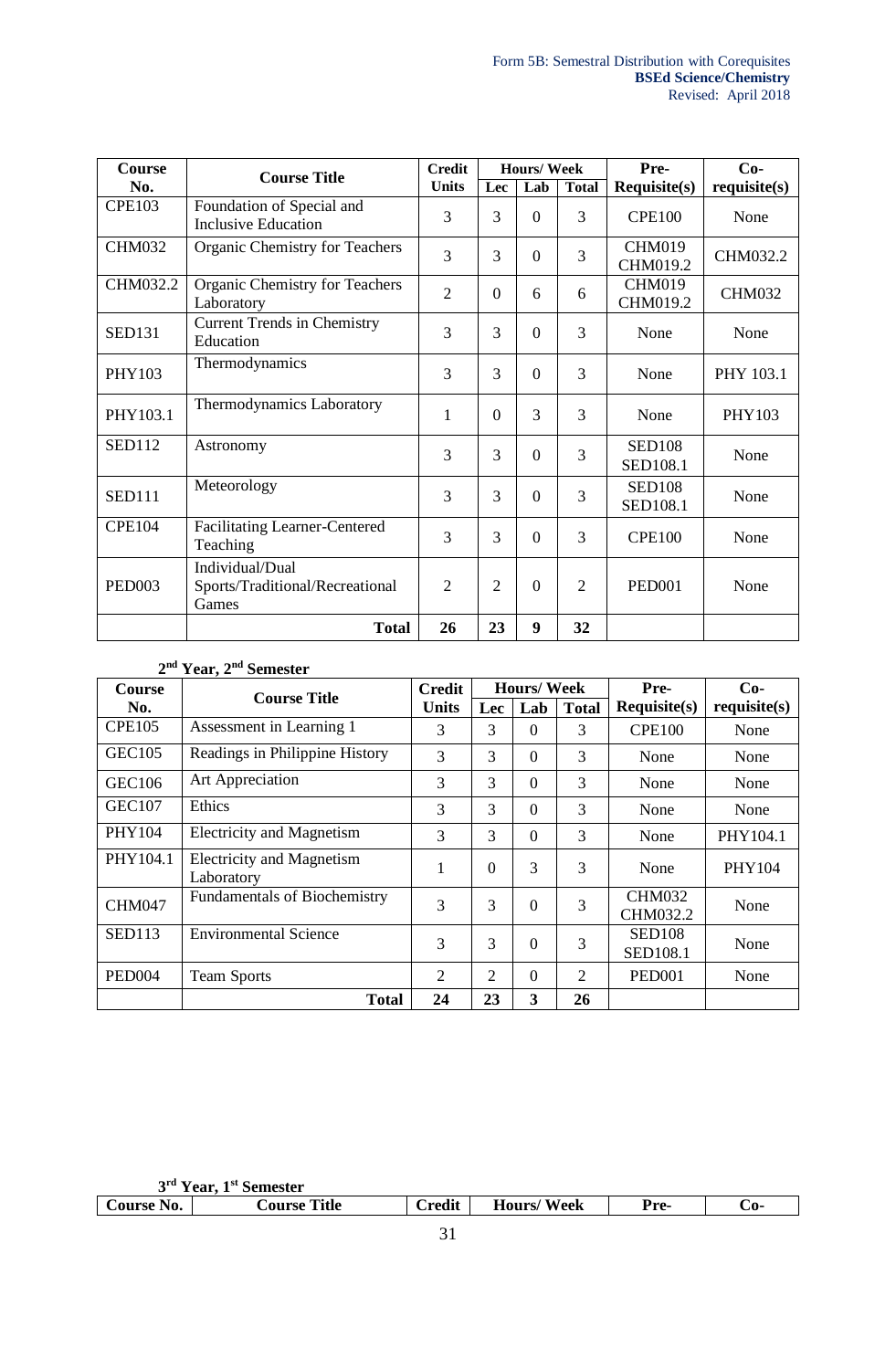|                 |                                                                            | <b>Units</b>   | Lec            | Lab            | <b>Total</b>   | Requisite(s)              | requisite(s)  |
|-----------------|----------------------------------------------------------------------------|----------------|----------------|----------------|----------------|---------------------------|---------------|
| <b>CPE106</b>   | Assessment in Learning 2                                                   | 3              | 3              | $\overline{0}$ | 3              | <b>CPE105</b>             | None          |
| <b>CPE107</b>   | Technology for Teaching and<br>Learning 1                                  | $\overline{2}$ | $\overline{2}$ | $\Omega$       | $\overline{2}$ | <b>CPE100</b>             | CPE107.1      |
| CPE107.1        | Technology for Teaching and<br>Learning 1 Laboratory                       | $\mathbf{1}$   | $\overline{0}$ | 3              | $\overline{3}$ | <b>CPE100</b>             | <b>CPE107</b> |
| <b>CPE109</b>   | <b>Building and Enhancing New</b><br>Literacies Across the<br>Curriculum   | 3              | 3              | $\Omega$       | 3              | <b>CPE102</b>             | None          |
| <b>CHM028</b>   | Analytical Chemistry for<br><b>Teachers</b>                                | 3              | 3              | $\Omega$       | 3              | <b>CHM019</b><br>CHM019.2 | CHM028.2      |
| CHM028.2        | Analytical Chemistry for<br><b>Teachers Laboratory</b>                     | $\overline{2}$ | $\Omega$       | 6              | 6              | <b>CHM019</b><br>CHM019.2 | <b>CHM028</b> |
| <b>PHY105</b>   | <b>Waves and Optics</b>                                                    | 3              | 3              | $\overline{0}$ | $\overline{3}$ | <b>PHY104</b><br>PHY104.1 | PHY105.1      |
| PHY105.1        | <b>Waves and Optics Laboratory</b>                                         | $\mathbf{1}$   | $\Omega$       | 3              | 3              | PHY104<br>PHY104.1        | <b>PHY105</b> |
| <b>BIO020</b>   | Genetics                                                                   | 3              | 3              | $\Omega$       | 3              | <b>CHM047</b>             | BIO020.1      |
| <b>BIO020.1</b> | Genetics Laboratory                                                        | $\mathbf{1}$   | $\Omega$       | 3              | 3              | <b>CHM047</b>             | <b>BIO020</b> |
| <b>SED105</b>   | Technology for Teaching and<br>Learning in Science Education               | $\overline{2}$ | $\overline{2}$ | $\overline{0}$ | $\overline{2}$ | <b>CPE107</b>             | SED105.1      |
| SED105.1        | Technology for Teaching and<br>Learning in Science Education<br>Laboratory | $\mathbf{1}$   | $\Omega$       | $\overline{3}$ | 3              | <b>CPE107</b>             | <b>SED105</b> |
|                 | <b>TOTAL</b>                                                               | 25             | 19             | 18             | 37             |                           |               |

#### **3 rd Year, 2nd Semester**

| Course        | <b>Course Title</b>                            | <b>Credit</b> |          | <b>Hours/Week</b> |                | Pre-                             | $Co-$           |
|---------------|------------------------------------------------|---------------|----------|-------------------|----------------|----------------------------------|-----------------|
| No.           |                                                | <b>Units</b>  | Lec      | Lab               | <b>Total</b>   | <b>Requisite(s)</b>              | requires(s)     |
| <b>GEC108</b> | Science, Technology and Society                | 3             | 3        | $\Omega$          | 3              | None                             | None            |
| <b>GEC109</b> | Life and Works of Rizal                        | 3             | 3        | $\Omega$          | $\overline{3}$ | None                             | None            |
| <b>FIL102</b> | Ekokritisismo at Pagpapahalaga<br>sa Kalikasan | 3             | 3        | $\theta$          | 3              | None                             | None            |
| <b>BIO021</b> | Cell and Molecular Biology                     | 3             | 3        | $\theta$          | 3              | <b>BIO020</b><br><b>BIO020.1</b> | <b>BIO021.1</b> |
| BIO021.1      | Cell and Molecular Biology<br>Laboratory       | $\mathbf{1}$  | $\Omega$ | 3                 | 3              | <b>BIO020</b><br><b>BIO020.1</b> | <b>BIO021</b>   |
| <b>CPE108</b> | The Teacher and the School<br>Curriculum       | 3             | 3        | $\theta$          | 3              | <b>CPE102</b>                    | None            |
| <b>SED128</b> | <b>Modern Physics for Teachers</b>             | 3             | 3        | $\Omega$          | 3              | PHY104<br>PHY104.1               | None            |
| <b>SED118</b> | The Teaching of Science 1                      | 3             | 3        | $\Omega$          | 3              | <b>SED105</b>                    | None            |
| <b>CPE198</b> | <b>Research Methods</b>                        | 3             | 3        | $\theta$          | 3              | <b>CPE106</b>                    | None            |
|               | <b>TOTAL</b>                                   | 25            | 24       | 3                 | 27             |                                  |                 |

#### **4 th Year, 1st Semester**

| <b>Course</b><br><b>Course Title</b> | Credit |              | <b>Hours/Week</b> |     | Pre-         | . ೧-                                         |  |
|--------------------------------------|--------|--------------|-------------------|-----|--------------|----------------------------------------------|--|
| No.                                  |        | <b>Units</b> | $\sim$<br>Lec-    | Lab | <b>Total</b> | $\text{Required}(s) \mid \text{required}(s)$ |  |